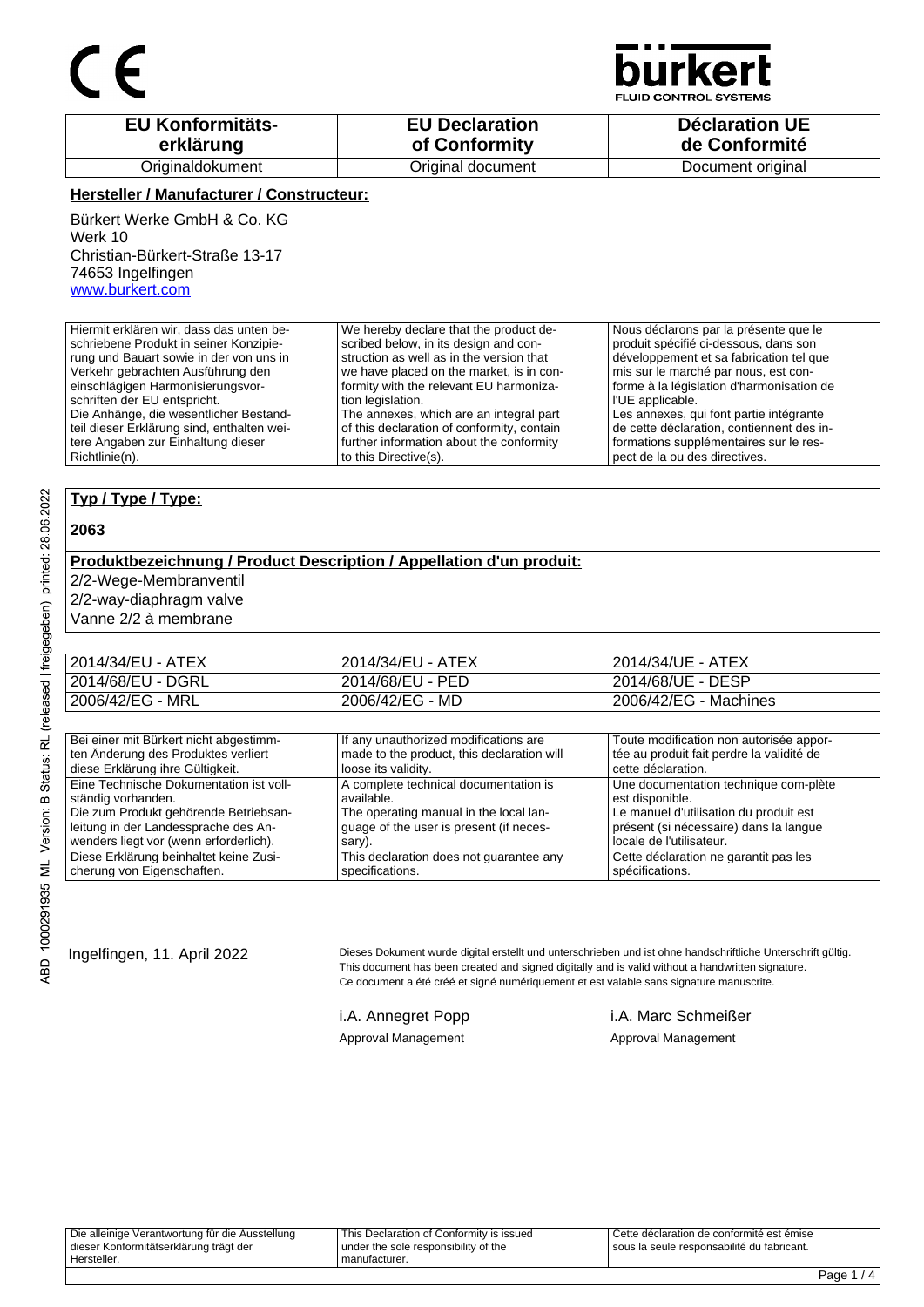



| <b>Anhang ATEX zur</b><br>EU Konformitätserklärung                                                                                                                                                                                                                                                                                                            | <b>Annex ATEX for</b><br><b>EU Declaration of Conformity</b>                                                                                                                                                                                                                                                                              | Annexe ATEX à la<br><b>Déclaration UE de</b>                                                                                                                                                                                                                                                                                            |  |
|---------------------------------------------------------------------------------------------------------------------------------------------------------------------------------------------------------------------------------------------------------------------------------------------------------------------------------------------------------------|-------------------------------------------------------------------------------------------------------------------------------------------------------------------------------------------------------------------------------------------------------------------------------------------------------------------------------------------|-----------------------------------------------------------------------------------------------------------------------------------------------------------------------------------------------------------------------------------------------------------------------------------------------------------------------------------------|--|
| Originaldokument                                                                                                                                                                                                                                                                                                                                              | Original document                                                                                                                                                                                                                                                                                                                         | Document original                                                                                                                                                                                                                                                                                                                       |  |
|                                                                                                                                                                                                                                                                                                                                                               |                                                                                                                                                                                                                                                                                                                                           |                                                                                                                                                                                                                                                                                                                                         |  |
| 2014/34/EU - ATEX                                                                                                                                                                                                                                                                                                                                             | 2014/34/EU - ATEX                                                                                                                                                                                                                                                                                                                         | 2014/34/UE - ATEX                                                                                                                                                                                                                                                                                                                       |  |
|                                                                                                                                                                                                                                                                                                                                                               | Reference in the Official Journal of the EU: L 96 dated 29.3.2014                                                                                                                                                                                                                                                                         |                                                                                                                                                                                                                                                                                                                                         |  |
| Typ / Type / Type (Geräteschlüssel / product specification key / clé de produit):                                                                                                                                                                                                                                                                             |                                                                                                                                                                                                                                                                                                                                           |                                                                                                                                                                                                                                                                                                                                         |  |
| 2063 ** **** ** ** **** * * ** ****<br>(1)                                                                                                                                                                                                                                                                                                                    |                                                                                                                                                                                                                                                                                                                                           |                                                                                                                                                                                                                                                                                                                                         |  |
| Variabler Code / Variable code / Variable Code:<br>(1)                                                                                                                                                                                                                                                                                                        | Gilt nur in Verbindung mit / Only valid in combination with / Est uniquement valable en lien avec: PX51                                                                                                                                                                                                                                   |                                                                                                                                                                                                                                                                                                                                         |  |
| Der oben beschriebene Gegenstand der<br>Erklärung erfüllt die Vorschriften der<br>Richtlinie 2014/34/EU des Europäischen<br>Parlaments und des Rates vom 26. Februar<br>2014 zur Harmonisierung der<br>Rechtsvorschriften der Mitgliedstaaten<br>für Geräte und Schutzsysteme zur be-<br>stimmungsgemäßen Verwendung in ex-<br>plosionsgefährdeten Bereichen. | The object of the declaration described<br>above is in conformity with Directive<br>2014/34/EU of the European Parliament<br>and of the Council of 26 February 2014<br>on the harmonisation of the laws of the<br>Member States relating to equipment<br>and protective systems intended for use<br>in potentially explosive atmospheres. | L'objet de la déclaration décrit ci-dessus<br>est conforme à la directive 2014/34/UE<br>du Parlement européen et du Conseil du<br>26 février 2014 relative à l'harmonisation<br>des législations des États membres<br>concernant les appareils et les systèmes<br>de protection destinés à être utilisés<br>en atmosphères explosibles. |  |
| Nur gültig in Verbindung mit der EX-<br>Kennzeichnung des Gerätes!                                                                                                                                                                                                                                                                                            | Only valid in combination with the<br>EX-marking of the equipment!                                                                                                                                                                                                                                                                        | Uniquement valable en liaison avec le<br>marquage EX de l'appareil!                                                                                                                                                                                                                                                                     |  |
| Das Gerät kann eingesetzt werden ge-<br>mäß den auf dem Typschild und in der<br>Betriebsanleitung angegebenen Daten.                                                                                                                                                                                                                                          | The device can be used in accordance<br>with the data given on the nameplate<br>and in the operating instructions.                                                                                                                                                                                                                        | Le dispositif peut être utilisé conformé-<br>ment aux indications de la plaque signa-<br>létique et dans la notice d'utilisation.                                                                                                                                                                                                       |  |
| Die Schutzziele der Niederspannungs-<br>richtlinie 2014/35/EU wurden eingehal-<br>ten.                                                                                                                                                                                                                                                                        | The protection objectives of the low<br>Voltage Directive 2014/35/EU are com-<br>plied with.                                                                                                                                                                                                                                              | Les objectifs de sécurité de la Directive<br>Basse Tension 2014/35/UE ont été ob-<br>servés.                                                                                                                                                                                                                                            |  |
| Für die Bewertung wurden folgende<br>Normen herangezogen (wenn anwend-<br>bar):<br>EN 80079-36:2016, EN 80079-37:2016                                                                                                                                                                                                                                         | For evaluation of the conformity, the<br>following standards were consulted<br>(if applicable):                                                                                                                                                                                                                                           | Pour l'évaluation de la conformité, les<br>normes suivantes ont été utilisées (le<br>cas échéant):                                                                                                                                                                                                                                      |  |
| Das genannte Produkt ist bescheinigt                                                                                                                                                                                                                                                                                                                          | The product is certified by the Notified                                                                                                                                                                                                                                                                                                  | Le produit est certifié par l'organisme                                                                                                                                                                                                                                                                                                 |  |
| durch die Notifizierte Stelle:                                                                                                                                                                                                                                                                                                                                | Body:                                                                                                                                                                                                                                                                                                                                     | notifié:                                                                                                                                                                                                                                                                                                                                |  |
|                                                                                                                                                                                                                                                                                                                                                               | Name und Anschrift der Notifizierten Stelle:/ Name and Address of the notified body:/ Nom et adresse de l'organisme notifié:                                                                                                                                                                                                              |                                                                                                                                                                                                                                                                                                                                         |  |
|                                                                                                                                                                                                                                                                                                                                                               | <b>Bureau Veritas CPS</b><br>Germany GmbH<br><b>Businesspark</b><br>86842 Türkheim, Germany                                                                                                                                                                                                                                               |                                                                                                                                                                                                                                                                                                                                         |  |
| EU-Baumusterprüfbescheinigung Nr.:                                                                                                                                                                                                                                                                                                                            | EU Type Examination Certificate No.:<br>EPS 18 ATEX 2008 X, 02.03.2018                                                                                                                                                                                                                                                                    | Attestation d'examen UE de type Non.:                                                                                                                                                                                                                                                                                                   |  |

| i sind zu beachten                      | documentation have to be observed.   | I avec le produit doivent être respectées.  |  |
|-----------------------------------------|--------------------------------------|---------------------------------------------|--|
| der mitgelieferten Produktdokumentation | installation of the enclosed product | I décrites dans la documentation fournie    |  |
| Die Sicherheits- und Einbauhinweise     | The instructions for safety and      | Les consignes de sécurité et d'installation |  |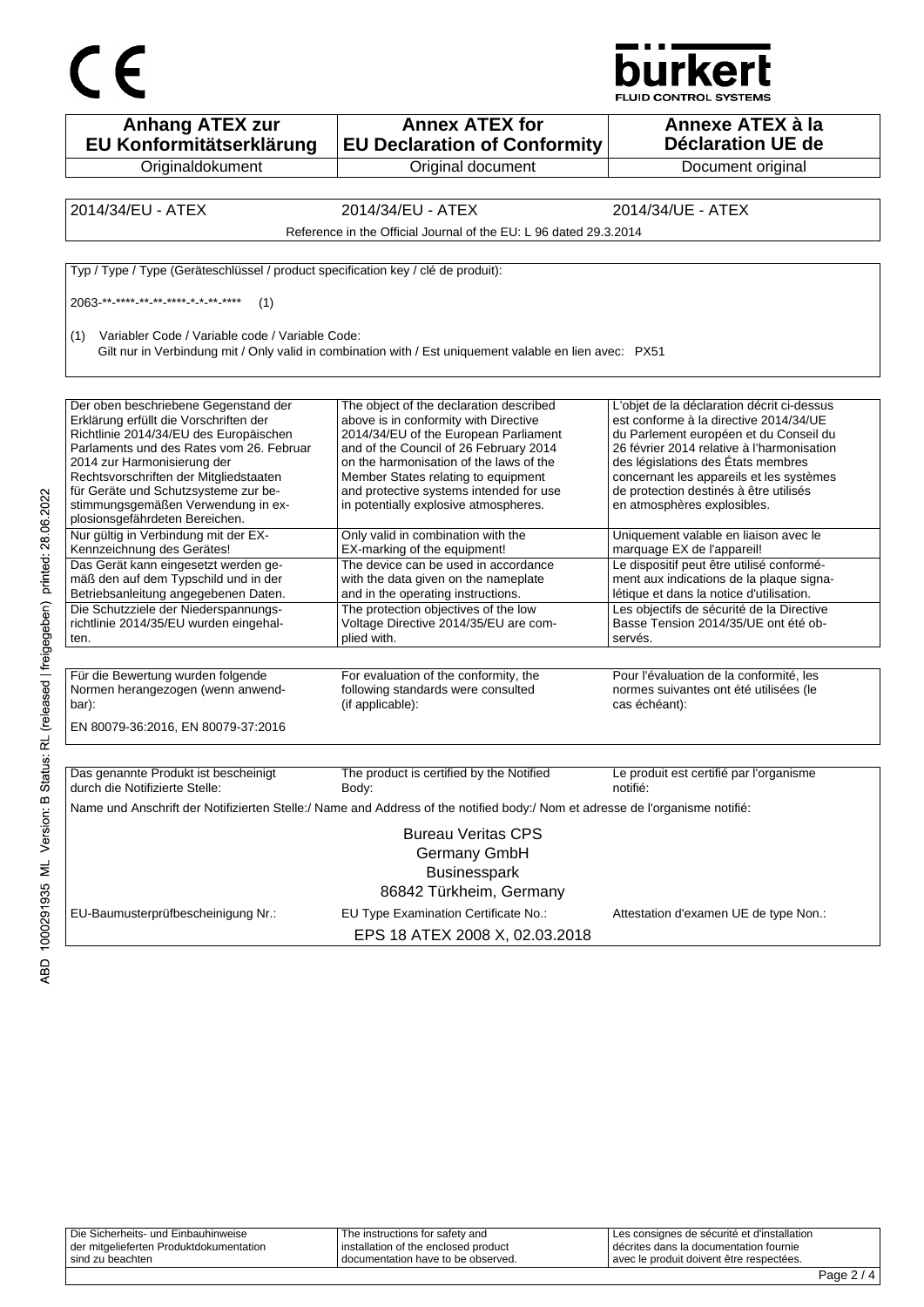# CE

## **burkert**

FLUID CONTROL SYSTEMS

|                                                                                                                                                                                                                                              | <b>Anhang DGRL zur</b><br>EU Konformitätserklärung                                |                                                                                                           | <b>Annex PED for</b><br><b>EU Declaration of Conformity</b>                                |                                                                                                             | Annexe DESP à la<br><b>Déclaration UE de</b>                          |
|----------------------------------------------------------------------------------------------------------------------------------------------------------------------------------------------------------------------------------------------|-----------------------------------------------------------------------------------|-----------------------------------------------------------------------------------------------------------|--------------------------------------------------------------------------------------------|-------------------------------------------------------------------------------------------------------------|-----------------------------------------------------------------------|
|                                                                                                                                                                                                                                              | Originaldokument                                                                  |                                                                                                           | Original document                                                                          |                                                                                                             | Document original                                                     |
|                                                                                                                                                                                                                                              |                                                                                   |                                                                                                           |                                                                                            |                                                                                                             |                                                                       |
| 2014/68/EU - DGRL                                                                                                                                                                                                                            |                                                                                   | 2014/68/EU - PED                                                                                          |                                                                                            | 2014/68/UE - DESP                                                                                           |                                                                       |
|                                                                                                                                                                                                                                              |                                                                                   |                                                                                                           | Reference in the Official Journal of the EU: L 189 dated 27.6.2014                         |                                                                                                             |                                                                       |
|                                                                                                                                                                                                                                              |                                                                                   |                                                                                                           |                                                                                            |                                                                                                             |                                                                       |
| Abweichend zu 2014/68/EU Artikel 1                                                                                                                                                                                                           |                                                                                   | Varying from 2014/68/EU, Article 1 (2)                                                                    |                                                                                            | Paragraphe 2 Contrairement à                                                                                |                                                                       |
| Absatz 2 f) werden folgende Angaben                                                                                                                                                                                                          |                                                                                   | (f), the following information shall be                                                                   |                                                                                            | 2014/68/UE Article 1, f), les détails sui-                                                                  |                                                                       |
| gemacht.                                                                                                                                                                                                                                     |                                                                                   | provided.                                                                                                 |                                                                                            | vants ont été fournis.                                                                                      |                                                                       |
|                                                                                                                                                                                                                                              |                                                                                   |                                                                                                           |                                                                                            |                                                                                                             |                                                                       |
|                                                                                                                                                                                                                                              | Typ / Type / Type (Geräteschlüssel / product specification key / clé de produit): |                                                                                                           |                                                                                            |                                                                                                             |                                                                       |
| 2063-**-****-**-**-(1)-*-*-**-****                                                                                                                                                                                                           |                                                                                   |                                                                                                           |                                                                                            |                                                                                                             |                                                                       |
|                                                                                                                                                                                                                                              |                                                                                   |                                                                                                           |                                                                                            |                                                                                                             |                                                                       |
| (1)                                                                                                                                                                                                                                          | Leitungsanschluss (LTA = DN) / port connection / raccord - category I:            |                                                                                                           |                                                                                            |                                                                                                             |                                                                       |
|                                                                                                                                                                                                                                              |                                                                                   |                                                                                                           | DGRL gilt nur, wenn LTA > DN25 / PED valid only for LTA > DN25 / DESP valide de LTA > DN25 |                                                                                                             |                                                                       |
|                                                                                                                                                                                                                                              |                                                                                   |                                                                                                           |                                                                                            |                                                                                                             |                                                                       |
| Der oben beschriebene Gegenstand der                                                                                                                                                                                                         |                                                                                   | The object of the declaration described                                                                   |                                                                                            | L'objet de la déclaration décrit ci-dessus                                                                  |                                                                       |
| Erklärung erfüllt die Vorschriften der                                                                                                                                                                                                       |                                                                                   | above is in conformity with Directive                                                                     |                                                                                            | est conforme à la directive 2014/68/UE                                                                      |                                                                       |
| Richtlinie 2014/68/EU des Europäischen                                                                                                                                                                                                       |                                                                                   | 2014/68/EU of the European Parliament                                                                     |                                                                                            | du Parlement européen et du Conseil du                                                                      |                                                                       |
| Parlaments und des Rates vom 15. Mai<br>2014 zur Harmonisierung der Rechts-                                                                                                                                                                  |                                                                                   | and of the Council of 15 May 2014 on<br>the harmonisation of the laws of the                              |                                                                                            | 15 mai 2014 relative à l'harmonisation<br>des législations des États membres con-                           |                                                                       |
| vorschriften der Mitgliedstaaten über die                                                                                                                                                                                                    |                                                                                   | Member States relating to the making                                                                      |                                                                                            | cernant la mise à disposition sur le mar-                                                                   |                                                                       |
| Bereitstellung von Druckgeräten auf                                                                                                                                                                                                          |                                                                                   | available on the market of pressure                                                                       |                                                                                            | ché des équipements sous pression.                                                                          |                                                                       |
| dem Markt.                                                                                                                                                                                                                                   |                                                                                   | equipment.                                                                                                |                                                                                            |                                                                                                             |                                                                       |
| Für die Bewertung wurden folgende                                                                                                                                                                                                            |                                                                                   |                                                                                                           |                                                                                            | Pour l'évaluation de la conformité, les                                                                     |                                                                       |
| Normen herangezogen (wenn anwend-                                                                                                                                                                                                            |                                                                                   | For evaluation of the conformity, the<br>following standards were consulted                               |                                                                                            | normes suivantes ont été utilisées (le                                                                      |                                                                       |
| bar):                                                                                                                                                                                                                                        |                                                                                   | (if applicable):                                                                                          |                                                                                            | cas échéant):                                                                                               |                                                                       |
| EN 13480-5:2012, EN 12266-1:2012                                                                                                                                                                                                             |                                                                                   |                                                                                                           |                                                                                            |                                                                                                             |                                                                       |
|                                                                                                                                                                                                                                              |                                                                                   |                                                                                                           |                                                                                            |                                                                                                             |                                                                       |
|                                                                                                                                                                                                                                              |                                                                                   |                                                                                                           |                                                                                            |                                                                                                             |                                                                       |
|                                                                                                                                                                                                                                              |                                                                                   |                                                                                                           |                                                                                            |                                                                                                             |                                                                       |
|                                                                                                                                                                                                                                              |                                                                                   |                                                                                                           |                                                                                            |                                                                                                             |                                                                       |
|                                                                                                                                                                                                                                              |                                                                                   | Applied conformity assessment:<br>Module A                                                                |                                                                                            | Examen de conformité appliqué:<br>Module A                                                                  |                                                                       |
| Angewandtes Konformitäts-<br>bewertungsverfahren: Modul A<br>(Interne Fertigungskontrolle)                                                                                                                                                   |                                                                                   | (Internal production control)                                                                             |                                                                                            | (Vérification interne de la production)                                                                     |                                                                       |
|                                                                                                                                                                                                                                              |                                                                                   | Classification acc. to Article 4 and Annex II:                                                            |                                                                                            | Classification de l'article 4 et à l'annexe II:                                                             |                                                                       |
|                                                                                                                                                                                                                                              |                                                                                   | Class 1 fluid (gaseous or liquid)<br>Chart 6, Category I                                                  |                                                                                            | Classe 1 de fluide (gazeux ou liquide)<br>Tableau 6, Catégorie I                                            |                                                                       |
|                                                                                                                                                                                                                                              |                                                                                   | Unstable gases are excluded.                                                                              |                                                                                            | Gaz instables sont exclus. Pression de                                                                      |                                                                       |
|                                                                                                                                                                                                                                              |                                                                                   | Max. working pressure PN 10 bar at DN 100                                                                 |                                                                                            | service maximale PN 10 bar pour DN 100                                                                      |                                                                       |
| Einteilung nach Artikel 4 und Anhang II:<br>Fluidklasse 1 (gasförmig oder flüssig),<br>Diagramm 6, Kategorie i<br>Instabile Gase sind ausgeschlossen.<br>Max. Betriebsdruck PN 10 bar bei DN 100                                             |                                                                                   |                                                                                                           |                                                                                            |                                                                                                             |                                                                       |
|                                                                                                                                                                                                                                              |                                                                                   | The product can be used under the following condi-<br>tions (dependent of the maximum operating pressure, |                                                                                            | Le produit peut être utilisé dans les conditions sui-<br>vantes (dépendante de la pression de service maxi- |                                                                       |
|                                                                                                                                                                                                                                              |                                                                                   | the LTA and the medium), without category                                                                 |                                                                                            | male, la LTA et le milieu), sans catégorie                                                                  |                                                                       |
|                                                                                                                                                                                                                                              | Bedingungen<br>$DN \leq 25$                                                       | Fluid<br>Fluid group 1, §4.1.c.i                                                                          | Conditions<br>$DN \leq 25$                                                                 | Fluide<br>Fluide groupe 1, §4.1.c.i                                                                         | Conditions<br>$DN \leq 25$                                            |
|                                                                                                                                                                                                                                              | $DN \leq 32$ oder PS*DN $\leq 1000$                                               | Fluid group 2, §4.1.c.i                                                                                   | DN $\leq$ 32 or PS*DN $\leq$ 1000                                                          | Fluide groupe 2, §4.1.c.i                                                                                   | $DN \leq 32$ ou PS*DN $\leq 1000$                                     |
| Das Produkt kann unter den folgenden Bedingungen<br>verwendet werden (abhängig vom max Druck, dem<br>LTA und dem Medium), ohne Kategorie<br>Medium<br>Gruppe 1, §4.1.c.i<br>Gruppe 2, §4.1.c.i<br>Gruppe 1, §4.1.c.ii<br>Gruppe 2, §4.1.c.ii | $DN \le 25$ oder PS*DN $\le 2000$<br>$DN \le 200$ oder PS*DN $\le 5000$           | Fluid group 1, §4.1.c.ii<br>Fluid group 2, §4.1.c.ii                                                      | $DN \leq 25$ or $PS^*DN \leq 2000$<br>$DN \le 200$ or PS*DN $\le 5000$                     | Fluide groupe 1, §4.1.c.ii<br>Fluide groupe 2, §4.1.c.ii                                                    | $DN \le 25$ ou PS*DN $\le 2000$<br>DN $\leq$ 200 ou PS*DN $\leq$ 5000 |

ABD 1000291935 ML Version: B Status: RL (released | freigegeben) printed: 28.06.2022